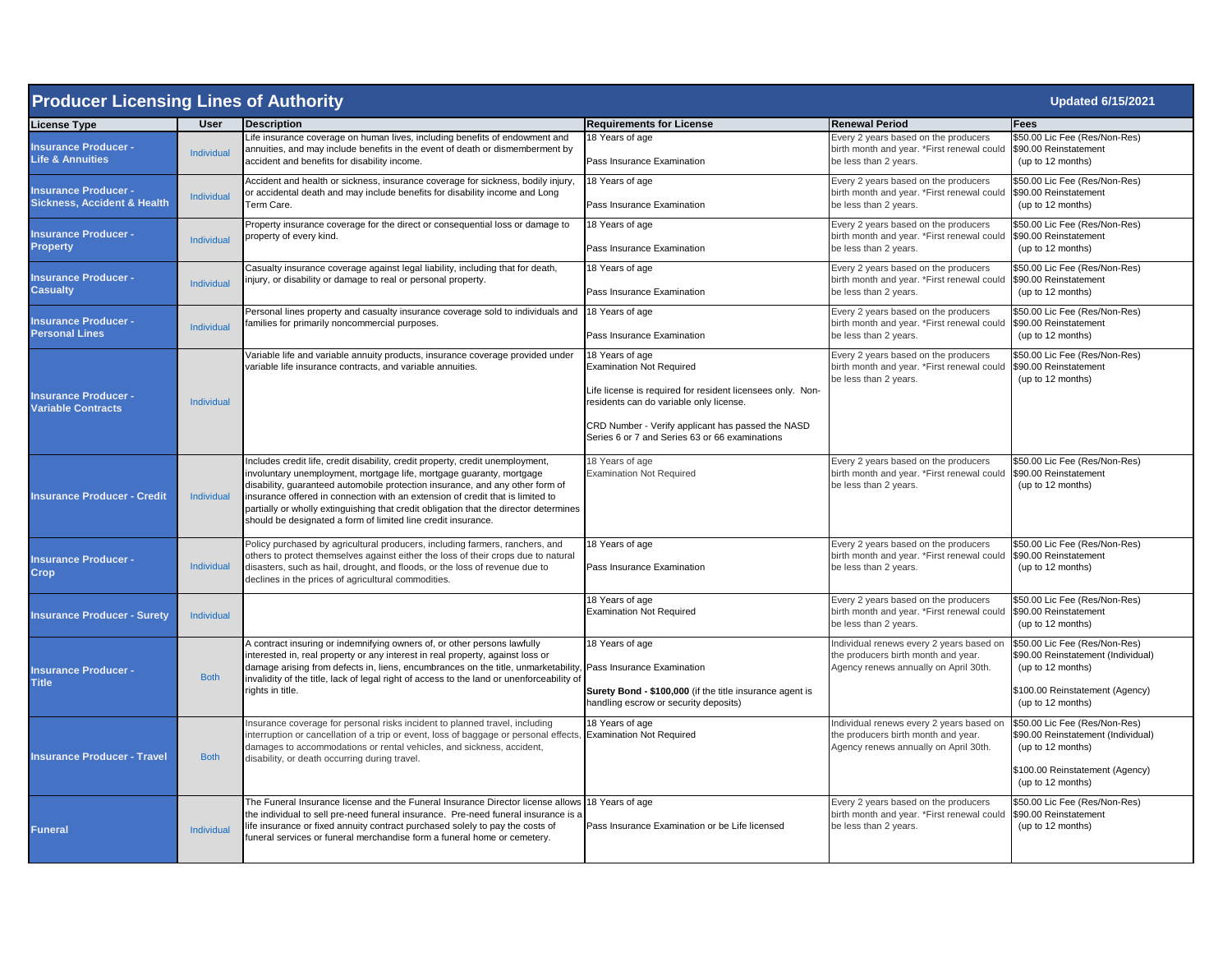| <b>Funeral Director</b>                          | Individual                | The Funeral Insurance license and the Funeral Insurance Director license allows 18 Years of age<br>the individual to sell pre-need funeral insurance. Pre-need funeral insurance is a<br>life insurance or fixed annuity contract purchased solely to pay the costs of<br>funeral services or funeral merchandise form a funeral home or cemetery.                                                                                                                                                                                                                                                                                                                                                                                                                                                                                                                                                                                                                                                                                                                                                                                                                 | License as a funeral director and embalmer under the<br>Funeral Directing and Embalming Practice Act<br>Pass Insurance Examination or be Life licensed                                                                                                                                                                                                                                                                                     | Every 2 years based on the producers<br>birth month and year. *First renewal could \$90.00 Reinstatement<br>be less than 2 years. | \$50.00 Lic Fee (Res/Non-Res)<br>(up to 12 months)                                                                                               |
|--------------------------------------------------|---------------------------|--------------------------------------------------------------------------------------------------------------------------------------------------------------------------------------------------------------------------------------------------------------------------------------------------------------------------------------------------------------------------------------------------------------------------------------------------------------------------------------------------------------------------------------------------------------------------------------------------------------------------------------------------------------------------------------------------------------------------------------------------------------------------------------------------------------------------------------------------------------------------------------------------------------------------------------------------------------------------------------------------------------------------------------------------------------------------------------------------------------------------------------------------------------------|--------------------------------------------------------------------------------------------------------------------------------------------------------------------------------------------------------------------------------------------------------------------------------------------------------------------------------------------------------------------------------------------------------------------------------------------|-----------------------------------------------------------------------------------------------------------------------------------|--------------------------------------------------------------------------------------------------------------------------------------------------|
| <b>Independent Review</b><br><b>Organization</b> | <b>Business</b><br>Entity | An entity that conducts independent external reviews of adverse determinations<br>and final adverse determinations.                                                                                                                                                                                                                                                                                                                                                                                                                                                                                                                                                                                                                                                                                                                                                                                                                                                                                                                                                                                                                                                | <b>DRLP Not Required</b><br>Accreditation by a nationally recognized private<br>accrediting entity<br>icense Qualifications 44-1313                                                                                                                                                                                                                                                                                                        | Every 2 years based on the producers<br>birth month and year. *First renewal could<br>be less than 2 years.                       | \$100.00 Lic Fee (Res/Non-Res)                                                                                                                   |
| <b>Insurance Consultants</b>                     | <b>Both</b>               | Insurance consultant shall mean any person who, for a fee, engages in the<br>business of offering to the public any advice, counsel, opinion, or service with<br>respect to insurable risks, or concerning the benefits, coverages, or provisions<br>under any policy of insurance that could be issued in this state, or involving the<br>advantages or disadvantages of any such policy of insurance, or any formal plan Resident - Pass Insurance Examination<br>of managing pure risk.<br>Does Not Include Public Adjusting as of 7/19/2018                                                                                                                                                                                                                                                                                                                                                                                                                                                                                                                                                                                                                    | Be licensed as an producer, broker, or consultant in NE<br>or another state for the 3 years immediately preceding the the consultant's birth month and year.<br>date of application and pass Insurance Examination.<br>Non-Resident - If licensed as only a producer in your<br>resident state then you must pass the NE insurance<br>examination. If you are licensed as a consultant in your<br>resident state then no exam is required. | Individual renews every 2 years based on<br>Agency renews annually on June 30th.                                                  | \$50.00 Lic Fee (Res/Non-Res)<br>\$90.00 Reinstatement (Individual)<br>(up to 12 months)<br>\$100.00 Reinstatement (Agency)<br>(up to 12 months) |
| <b>Managing General Agent</b>                    | <b>Both</b>               | Any person who manages all or part of the insurance business of an insurer,<br>including the management of a separate division, department, or underwriting<br>office, and acts as an agent for such insurer.                                                                                                                                                                                                                                                                                                                                                                                                                                                                                                                                                                                                                                                                                                                                                                                                                                                                                                                                                      | <b>Examination Not Required</b><br><b>Surety Bond - \$100.000</b>                                                                                                                                                                                                                                                                                                                                                                          | Individual renews every 2 years based on<br>the producers birth month and year.<br>Agency renews annually on April 30th.          | \$60.00 Lic Fee (Res/Non-Res)<br>\$50.00 Lic Fee (Agency)                                                                                        |
| <b>Motor Club Representative</b>                 | Individual                | Motor club service shall mean the rendering, furnishing, or procuring of, or<br>reimbursement for any of the services enumerated in this section, which shall<br>include but not be limited to: Complete List of Services can be found at 44-3707.                                                                                                                                                                                                                                                                                                                                                                                                                                                                                                                                                                                                                                                                                                                                                                                                                                                                                                                 | Applicant must either take the motor club exam or get<br>appointed by a company that has a motor club training<br>program approved by the DOI.<br>A club representative licensed as an insurance agent for<br>sickness, accident, and health insurance pursuant to<br>Chapter 44 shall not be required to be examined.                                                                                                                     | License does not expire as long as they<br>maintain one active motor club<br>appointment.                                         | \$5.00 Lic Fee (Res/Non-Res)                                                                                                                     |
| <b>Navigator</b>                                 | <b>Both</b>               | Any individual or entity, other than an insurance producer or consultant, that<br>receives any funding, directly or indirectly, from an exchange, the state, or the<br>federal government to perform the duties identified in 42 U.S.C. 18031(i)(3), as<br>such section existed on January 1, 2013.<br>Navigator Duties (42 U.S.C. 18031(1)(3) An entity that serves as a navigator<br>shall:<br>conduct public education activities to raise awareness of the availability of<br>qualified health plans;<br>-distribute fair and impartial information concerning enrollment in qualified health<br>plans, and the availability of premium tax credits;<br>facilitate enrollment in qualified health plans;<br>provide referrals to any applicable office of health insurance consumer<br>assistance or health insurance ombudsman, for any enrollee with a grievance,<br>complaint, or question regarding their health plan, coverage, or a determination<br>under such plan or coverage; and<br>-provide information in a manner that is culturally and linguistically appropriate to<br>the needs of the population being served by the Exchange or Exchanges. | <b>Examination Not Required</b><br><b>DRLP Not Required</b><br>Must provide documentation that they have completed<br>federal training and CE requirements authorizing<br>applicant to act as a Navigator                                                                                                                                                                                                                                  | Renews annually on Issue Date<br>(Ind & Agency)                                                                                   | \$25.00 License Fee (Individual)<br>\$50.00 Reinstatement (Individual)<br>\$50.00 License Fee (Agency)<br>\$100.00 Reinstatement (Agency)        |
| <b>Portable Electronics</b>                      | <b>Business</b><br>Entity | Insurance that provides coverage for the repair or replacement of portable<br>electronics and may provide coverage for portable electronics that are lost,<br>stolen, damaged, or inoperable due to mechanical failure or malfunction or suffer<br>other similar causes of loss                                                                                                                                                                                                                                                                                                                                                                                                                                                                                                                                                                                                                                                                                                                                                                                                                                                                                    | <b>Examination Not Required</b><br><b>DRLP Not Required</b><br>-Submit a list of intended locations.<br>-Submit a list of authorized employees including full name<br>and address.                                                                                                                                                                                                                                                         | Annually on April 30th                                                                                                            | \$50.00 Lic Fee (Res/Non-Res)<br>\$50.00 Renewal Fee<br>\$100.00 Reinstatement<br>(up to 12 months)                                              |